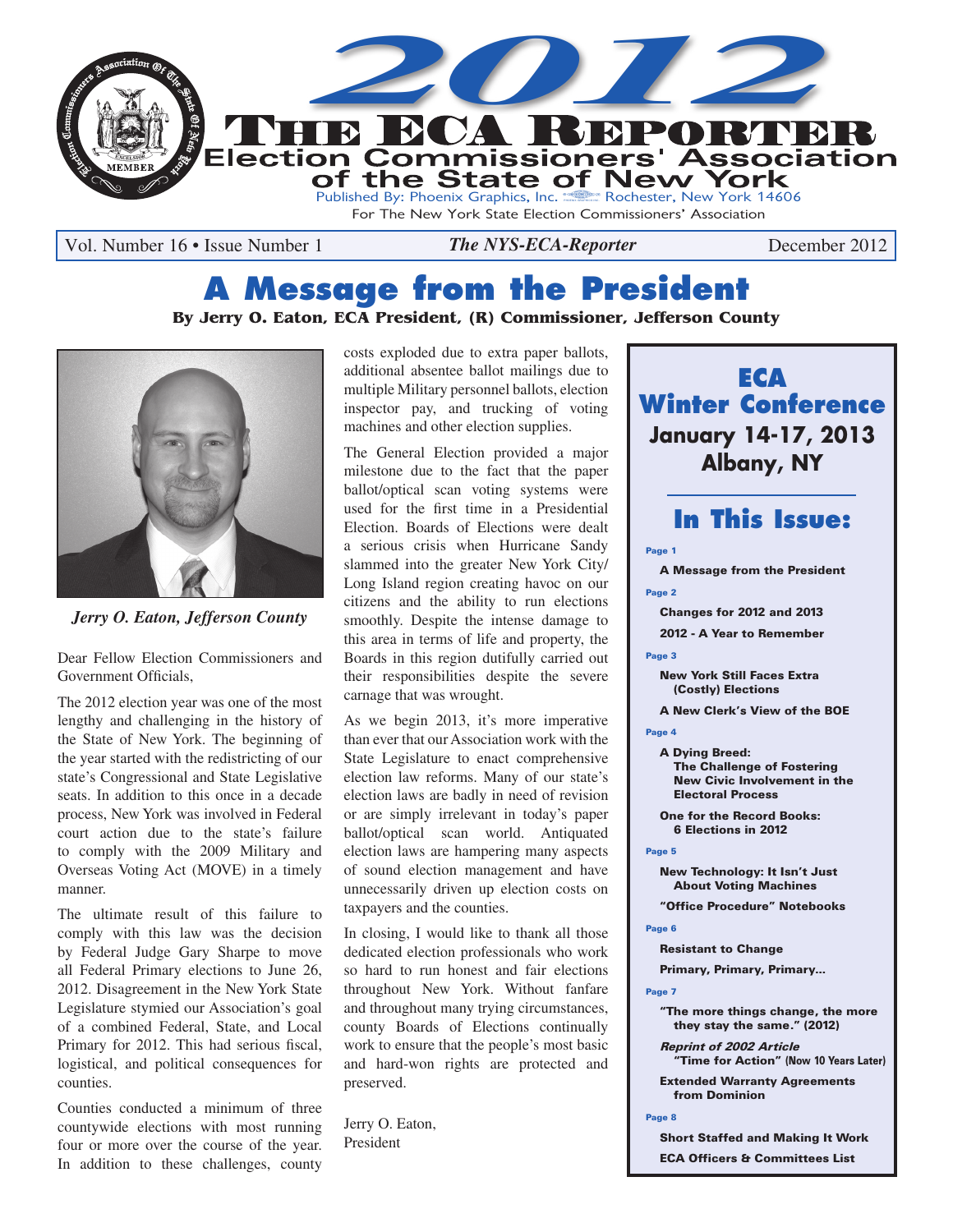

# **Changes for 2012 and 2013**

#### **By Vicky Olin, (R) Commissioner, Steuben County**

In August, 2012, DMV implemented a new method of collecting voter registration applications received in DMV offices. The new program was piloted by 2 DMV offices and is now in operation at all DMV's in NYS. The new method permits the customer to answer a series of voter registration application questions (the same questions asked on the NYS BOE voter registration application form) on a payment terminal device (VeriFone) located at the DMV workstations.

BOE's are now receiving a printed form that contains the applicant's name, date of birth, DMV Client ID, address and the answers they provided to all the voter registration application questions on the (VeriFone). Also included on the printed form is a digitized image of the signature the customer provided DMV when they were issued their photo document from DMV.

DMV is hoping to implement part II which is the electronic transmission acceptance of the voter registration data from DMV to the BOE's, by mid 2013.

DMV expects to be able to pay vendors for necessary programming changes to allow County voter registration systems to electronically accept and process this information. Homegrown counties can have similar dialogues with DMV about the cost if needed. The business requirements needed for this process still need to be ironed out. Once that has been completed contracts will need to be signed before any programming changes by the voter registrations vendors can be started. Based on this timeline, it will be difficult to achieve the mid 2013 date indicated by DMV.

What will happen with the electronic transmission once it is in place will depend on the system that you currently have, for example if you do not have a full document imaging system (most counties do), you will open the DMV file sent to you, print out the scanned pages and proceed with your normal registration process. If you have Full Document Imaging, the voter registration information from DMV will be imported into a "holding area" and once the information has been processed and approved by staff from both parties, the full document image, the digitized signature, and voter information will be accepted into your voter registration system. This method should provide assurance of bi-partisan review and approval while saving time in

data entry and allowing resources to be spent on verifying data rather than entering it.

How does this affect our Budget? Vendors may increase maintenance cost due to the increased complexity of their system that they will be maintaining once program is up and running. DMV has not agreed to pay for any maintenance fees although one year of maintenance and support is typically included in state contracts such as this. Our vendor, NTS has said that they will let us know in advance of any maintenance increases, so the counties can plan ahead for their budget. Something else you might want to put in your budget is widescreen monitors or dual monitors for each staff member; they will be very useful for staff to be able to view images and voter registration data at the same time - side by side.

We have had some bumps in the road, with these changes and probably a few more to come. Just remember if you are having problems with anything that you are receiving from DMV send a copy and a written explanation to the state board so it can be addressed. Remember if you don't let someone know there is a problem it won't get fixed and we need to fix it now before it is a finished product.

# **2012 - A Year to Remember**

#### **By Nancy Leven, (R) Commissioner, Livingston County**

In rural Livingston County, it has been a busy year with elections as it has in every county. For us it started with the March Village elections, then the June Federal Primary and next up was the September State and Local Primary. Many times in past years we haven't needed to even hold an election but this is 2012 and nothing is normal anymore. The redistricting brought change to our Assembly lines and therefore a Primary and a vacancy in the District Attorney's office brought the same.

The DA's race brought much energy to the election. At the close of polls on election night the DA's race showed only 19 votes between the two candidates. Up next was the counting of the absentee and affidavit ballots. After just one full day of counting who would predict that the close race would become tied. After our first trip to Court, over a few contested ballots, the race

showed one candidate up by one vote. But then an addition error was discovered which sent us back to Court as it was perceived by one candidate that we had mysteriously found a ballot.

With the Primary not held until Thursday, September 13th and a small staff, each time the two Commissioners were to appear in court 35 minutes from the office and in another county it meant fifty percent of the staff was out of the office and with fifty percent left to carry on to finish what they could of the Primary and forge ahead on the next election. The Judge ruled that it was only an addition error and that the count would stand bringing the race back to a tie meaning the political party's committee would make the decision as to who their candidate would be. (EL Section 6-148(3)). However, it was Wednesday, October 3rd and ballots to the Military were required to be out by Friday.

The political party immediately notified their members of a new meeting and set out to determine a candidate. With a decision finally in place just the next evening, I emailed the printer. We had previously sent three versions of the ballot and just needed to let them know which to print. With our envelopes labeled we waited for the ballots. They arrived in time for us to get them in the envelopes, drive to the post office and carry them to the counter with a couple of minutes to spare before the 5 PM closing time on Friday, October 5th to meet the required MOVE deadline. Another task completed by the deadline, but a Primary date earlier in the year would have definitely made it easier and less stressful!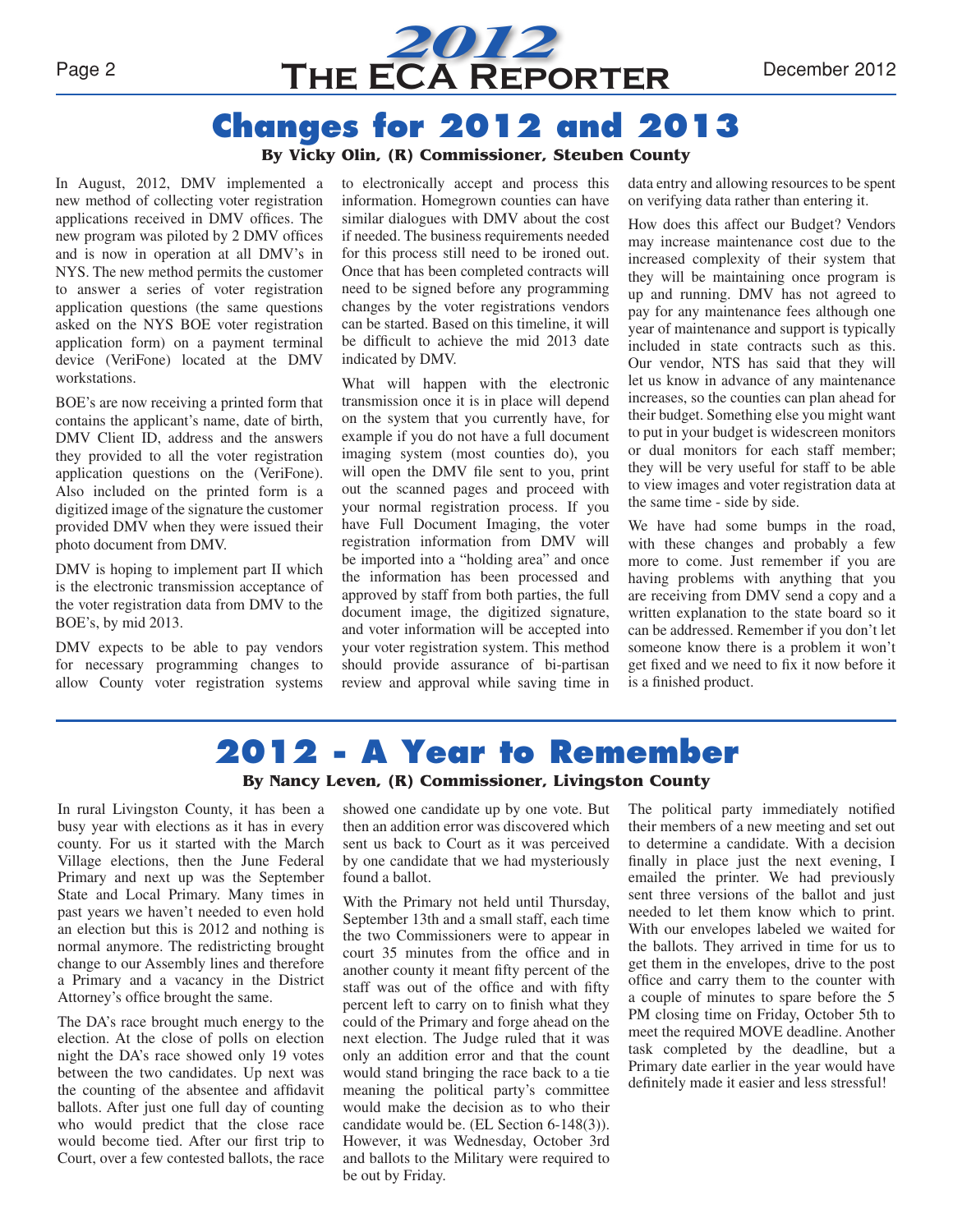

#### **By Joseph Welch, Chairman, NYSECA Legislative Committee**

The ECA is looking forward to 2013 when it expects the state legislature to finally settle upon a single date to hold the federal, state, and local primary elections. In 2012 the state suffered the expense of holding a federal primary in June and then another state and local primary in September; estimated to cost an extra \$45-50 Million out of the taxpayers' pockets.<sup>1</sup> The expense notwithstanding, it appeared that voter confusion about the split primary was at an all-time high, and voter turnout, at an alltime low. And at the very heart of the matter were the military voters who were up against impossible time constraints to return their voted ballots in the pinch of time imposed by a mid-September primary election.

In a style much akin to that of King Solomon, Federal Court Judge Gary Sharpe was forced to impose an order on the State of New York; if New York's legislature couldn't compromise, then the ballot will be split in two.<sup>2</sup> It was an eventuality that many, if not most, Commissioners believed would be averted. Ultimately the separate primaries were what the state had to endure.

Blame whomever you please: a politically polarized state legislature that failed to deliver; a federal court order forcing upon the State a June 26th "federal-only ballot"3 ; an unyielding Department of Defense that wouldn't afford the State (yet another) waiver to hold federal primary elections in September<sup>4</sup>; or perhaps the stars simply misaligned with all the wrangling about redistricting and incumbents circulating petitions in March. The fact remains, Commissioners still face running two separate primaries in 2014, and that's a problem for military voters, Boards of Elections, and the taxpayers of New York.

Having two primary elections is just the most glaring example of wasteful spending amidst dozens of provisions that remain on the books; provisions that are costing the state and counties needless amounts of tax dollars. And all this is happening in a political environment where both sides of the aisle appear eager to dial back unfunded state mandates and reduce spending. So Elections Commissioners are confident that the legislature will pick some key agenda

items from the ECA legislative agenda that seek to eliminate expensive and outdated laws which are remnants from the lever machine days. These are laws such as capping election districts at 1,150 voters. The new machines can easily handle three times as many, and it would drastically reduce poll worker expenses. Other proposed changes include repealers and amendments aimed at giving Commissioners more flexibility with the location and staffing of polling places; as well as rethinking the concept of local registration days which have high costs and yield negligible results.

The ECA's legislative agenda remains abundant with policy changes that the entire legislature can and should pursue in 2013.<sup>5</sup> The ECA stands ready to help.

- NYS Board of Elections' February 2012 estimates
- <sup>2</sup> January 27, 2012, Judge Sharpe's Memorandum and Decision, *United States v New York State* <sup>3</sup> Id.
- November 16, 2011 NYS Board of Elections press release
- <sup>5</sup> For a copy of the entire legislative agenda email josephw@co.steuben.ny.us

# **A New Clerk's View of the BOE**

#### **By Kate Ferris, (D) Clerk, Saratoga County**

I used to think I had a pretty good handle on how the election process worked.

After all, I am a responsible citizen accustomed to carrying out my civic duty. I vote in most elections, even the ones for school and library. But it wasn't until I joined the Saratoga County Board of Elections that I found out just what it takes to actually *hold* an election. As a new clerk in a year with three primaries and a presidential election, I have developed a unique appreciation for the work that goes into the privilege of voting.

Over the last year I learned that there is so much more than candidates filing paperwork to get on a ballot. There are the bags of supplies (paper clips, affidavit kits, 100 feet distance markers, Notice to Voter statements, etc.) that must be put together for every district. I discovered that a pen isn't a pen, but a ballot marking device. I knew there were poll books, but I didn't know there were personal barcodes for every registered voter in the county. And it's not just one ballot style for the county, but in the case of the presidential election, 20 ballot styles for the different combinations of town and congressional and state senate and assembly districts.

I found out just how many hours and hours of training are given to hundreds of election inspectors so that they know the procedures for greeting voters, running the machines, and most importantly, tallying the results. (Admittedly, some of the inspectors could have benefited from paying more attention during class, but it's a lot to take in. I know. It took me four times around for some of it to sink in.) I learned what it takes to program memory cards and ready the machines, not to mention get them to and from 196 polling sites in far-flung parts of the county. I came to appreciate (well, dread actually) the timeconsuming process of recanvassing, especially when candidate representatives are observing (and objecting to) the opening of absentee and affidavit ballots. But candidates do have a right to know who won fairly and squarely. Isn't that one of the reasons why we're here?

Yet the most remarkable thing I discovered was how much people care about being able to vote. Who knew how much an elderly man, confined to a nursing home, worried about getting his absentee ballot for a local primary? Who knew how delighted new citizens could be when they came in to register, proudly

showing off their naturalization papers? Who knew how many moms and dads of collegeaged children would do whatever it took get the application, drive it across the state, have the kid fill it out and sign, then bring it back—to get their child registered to receive an absentee ballot? Who knew the urgency of a patient calling at 4:00 p.m. on November 6 to ask that a voting machine be brought to her at the hospital? Who knew what distances people displaced by Superstorm Sandy would go to cast their vote? Who knew how many people would try to get around the system somehow, someway, to vote without being registered?

During the last 12 months I have gained great respect for the knowledge of the commissioners, deputy commissioners and my fellow clerks—knowledge of election law and regulations, of processes and procedures. I am in awe of the patience and genuine helpfulness of my colleagues to see that every voter has the ability to vote, and that every vote is counted. I already knew how fortunate we are to live in a country where we can freely cast our ballots, but I never knew how vital the staffs of BOEs were to the entire process. Now I know and take pride in what we do.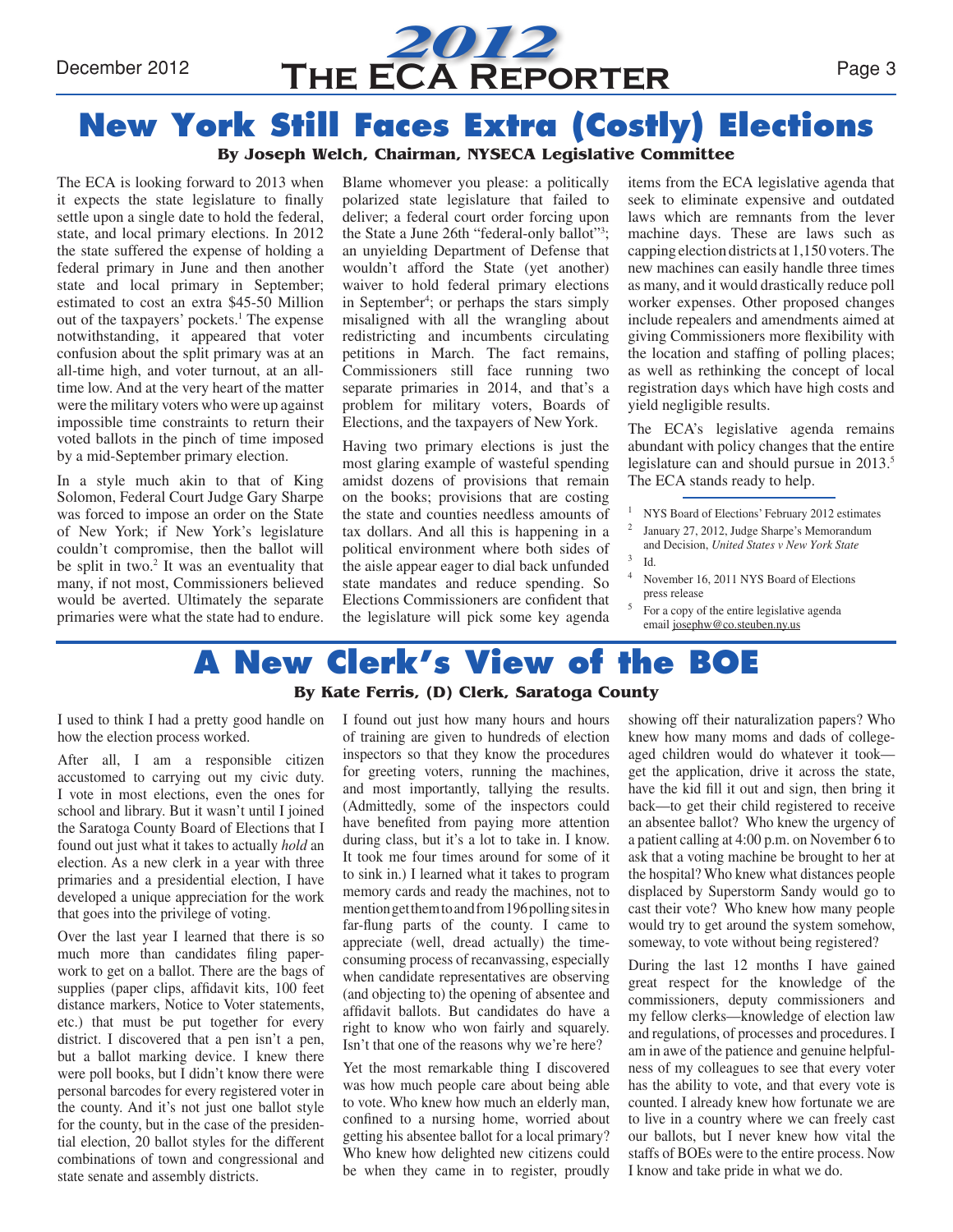# *2012* Page 4 **THE ECA REPORTER** December 2012

### **A Dying Breed: The Challenge of Fostering New Civic Involvement in the Electoral Process**

**By Jeffrey D. Farrell, (D) Deputy Commissioner, St. Lawrence County**

*"Ask not what your country can do for you; ask what you can do for your country."*

President John F. Kennedy's iconic quote from 1961 is a perfect summation of civic ethos eternalized by the generation that came of age during and after the Second World War. The involvement of America's "Greatest Generation" in the electoral process has been widespread and constant. When reading an inspirational quote that transcends party lines it often drums up idealistic feelings and thoughts making you ponder, "What can I do for my country, state, county, town, city, or village?" In an ever-changing and demanding world the idea of civic duty to a 26-year-old man can ultimately be pushed aside for the next great tech gadget or a drink with friends. As the challenge of the long Election Day thwarts many from now participating in the Election process they once dominated. The active involvement of the twenty-somethings is nominal at best for a rural area like St. Lawrence County.

As many of the most capable and longest serving poll workers begin to slowly decrease their involvement in the elections process, political and civic involvement will be a necessary point of discussion. In the upcoming years, our task will be determining how to best encourage and recruit a new generation of poll workers. Recent efforts to drum up new poll workers in St. Lawrence County have focused on local colleges and universities, advertisements in local print media and listings on our county website. Unfortunately, such efforts have been largely unsuccessful in encouraging youth involvement in St. Lawrence County.

Recruitment of new poll workers must mimic the modern mobilization techniques utilized by recent political campaigns around us. The new electronic voting machines ushered in technological change in your office, redefining the way in which you conduct an

#### **- President John F. Kennedy**

election. Why are we not complementing the traditional methods with new techniques? New media methods such as Twitter and Facebook now reach a broader audience and can be used as a central point of contact. Facebook and Twitter advertising can target specific demographics such as age, gender, county, state, and city. This broader attempt to contact a specific demographic facilitates a spread of information allowing for people to learn more about the benefits of being an Election Inspector, whether it is the pay or the feeling of helping out their community.

Whether these challenges are met with legislative intervention or tackled by the staff in your office, it is not too soon to develop a recruitment strategy. Attempting to fill the gaps now could lead to a person's lifelong involvement in politics and grow a spirit for civic engagement.

### **One for the Record Books: 6 Elections in 2012 By Brian Abram, (R) Commissioner, Chautauqua County**

This past year turned out to be the "*perfect storm*" for elections in Chautauqua County. We joked around our office that we had "the election of the month", and our machines were getting frequent flyer miles! Our first election was in March, when thirteen of the fifteen villages decided to take the plunge and have us run their elections. While the turnout was low, and the competition for the offices limited, you still have the sites, workers, ballots, transportation of supplies and everything else that is standard to the election process. Once the villages were wrapped up, the calendar was flipped to April, and the New York State Presidential Primary was next in line. Once again, our voter turnout percentage was very low, but the work associated with this Countywide election kept us busy.

Three weeks after the Presidential Primary, as we wondered why winter never came to Western New York, school budget votes were on the horizon. Chautauqua County

has eighteen schools, and three of them decided to have us now run their elections. While visiting a school election, I was approached by a majority of voters who said to me after they voted, "How long have you used these machines?" My initial reaction was, "Uh-oh...if they haven't voted on our optical scan machine before (we've been at this since '09) what was it going to be like at the November Election?" As we marched into June, the Federal Primary was next on our agenda. That made four straight months that we had the machines in the field, poll sites staffed, bags packed, ballots created, etc. Once again, a lot of effort to was put in to allow the voters a choice.

Four down, two to go. The September Primary was a Countywide election. The day was moved to a Thursday because of 9/11, our voting was for minor party lines, and it was the fifth time in nine months we opened out sites for the voting process. I wondered if they were tired of seeing us!

The granddaddy of elections was last, and we estimated about 25% of the voters were going to be 'new' voters, meaning they'd never voted on our optical scan machines. During the pre-election Coordinators meeting on the Friday before D-Day, both Commissioners stressed patience, customer service, and flexibility to our poll sites coordinators. It was our sixth election in 2012, and this was the moment that would hopefully turn the tide away from "What happened to the old machines...I like them better".

All in all, I'm glad to have it done. We hit the voting storm, but that turned out to be nothing compared to what our colleagues downstate faced in the other perfect storm...Sandy. We are blessed to have the opportunity to allow voters the opportunity to choose who they feel best represents their needs, even if it felt like the "election of the month".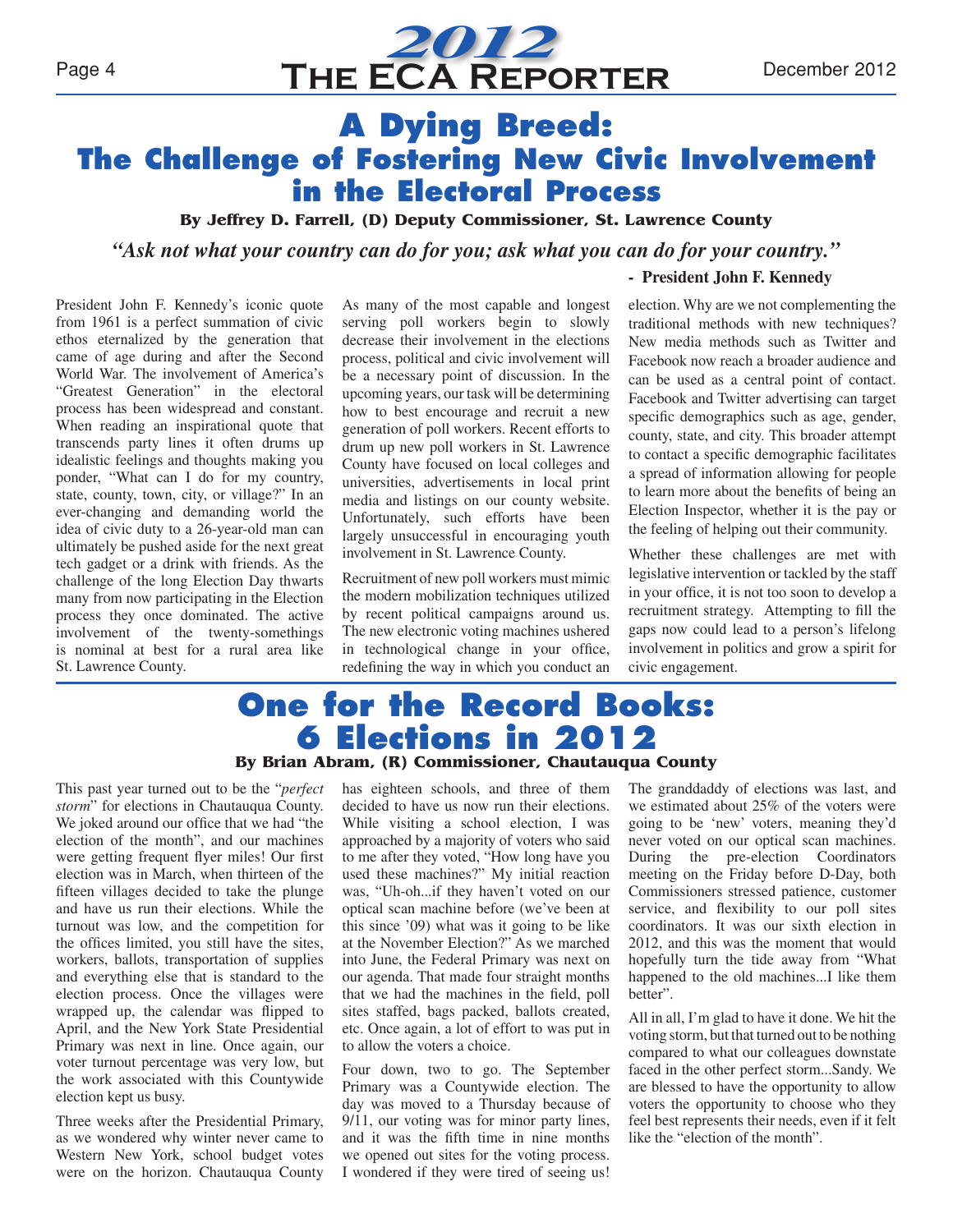

## **New Technology: It Isn't Just About Voting Machines**

#### **By Tom Ferrarese, ECA Secretary-Treasurer, (D) Commissioner, Monroe County**

When I was elected Secretary/Treasurer I told you that I wanted to update and upgrade some of our processes. My background provides me with experiences that support that and it is something I felt I could do for the Association. Since June we have moved our Email process to Constant Contact, an industry standard. We are still working out some bugs but it seems to be going well. When my term is done I will pass on administrative rights to the next Secretary/ Treasurer who will continue with the same system avoiding having to set up a new email system. We also have a number of options available with Constant Contact to store past notices with attachments and to survey our members. The system also maintains addresses, phone numbers and faxes along with tags for Commissioners' & Deputies, CBOE Staff, NYSBOE, ECA Committees, Vendors, and State Legislators and other elected officials. We also are now using QuickBooks on-line to handle our finances. This will also be something that is "passed" on so the wheel doesn't have to be reinvented. I give our past Secretary/ Treasurers a lot of credit as they each had to set up these procedures when they took over.

We are going to test several options for conference calling and web-based communications. We currently have the capacity to provide shared audio and video files along with regular documents for our

members and look forward to making use of that in the near future.

We also now own the rights to "NYSECA" on the web. This means that we will be able in the next few months to have people go to www.nyseca.com and find us. We also picked up the rights to ".us" and ".org". We are working with our web committee to design a new site that will allow us to expand and improve our presence on the web. We can't thank NTS enough for the time and space that they have provided us. They have expressed the desire to continue to support us as we start this move to a new site.

We are working on setting up Forums for our members to use to trade ideas. They work differently than Blogs in that each Blog belongs

to a person Forums don't – they belong to the Association. Forums can be set up for different groups (i.e. technicians, ballot designers, legislative planning, vendors, etc.) and within each group there can be different topics. This is just a general overview. There is still a lot of work to be done in this area but it seems

to be a direction that a number of you have expressed interest in.

All of this work also requires business rules that we are currently developing and will be bringing to the membership through the Executive Committee for approval. These business rules will provide the framework for the use of this new technology. Your support is also important. As many of you discovered sometimes interacting with your County Informational Services departments was necessary to make sure you were getting emails through the new system and we are not there yet with everyone but are getting closer every day. Your patience and willingness to work with us will hopefully provide for a more open and active Election Commissioners' Association.



## **"Office Procedure" Notebooks**

#### **By Cathleen E. Rogers, (D) Commissioner, Hamilton County**

Hello Everyone! Hamilton County is the third largest county land-wise and least populated in NYS. The ratio of Republicans to Democrats is three to one. The Hamilton County Board of Elections consists of two full-time Commissioners and two part-time Deputy Commissioners. Our office has four black notebooks which consist of BOE "Office Procedures". These notebooks are located in a general area where both Election Commissioners have access to.

In 2011 and 2012 the NYSBOE came into the Hamilton County Board of Elections office and went over in great detail the Hamilton County "Office Procedure" notebooks to make sure it coincides with the NYS Election Law and all "new" federal mandates. This is not only handy for a new Election Commissioner but for us "seasoned" commissioners. Let's say the "new" commissioner has a question and is not sure of what section of the NYS Election Law to refer to, these four notebooks not only have the day-to-day procedure but the section of the NYS Election Law right next to it.

It consists of the following: Affidavit Ballot Absentee Ballot procedures, Annual Report, BOE Monthly Activities, Budget, Ballot Layout Order, Confirmations/Mail Check/Transfers, Machine Custodians, Cancellations/Purging, Challenges, DMV Verification, DMV Transmittals, Election Chargeback's, EMS Programming, Enrollment Changes, Felonies & NYS Court System (explaining the Different Departments), Federal Voters/Military, Election Inspectors, NVRA Purge, NCOA, NYS Voter (Duplicates, Deceased, Felonies), petitions, Voter Registration Coordinator, etc.

There was an extreme amount of work that went into these notebooks, but it was well worth it.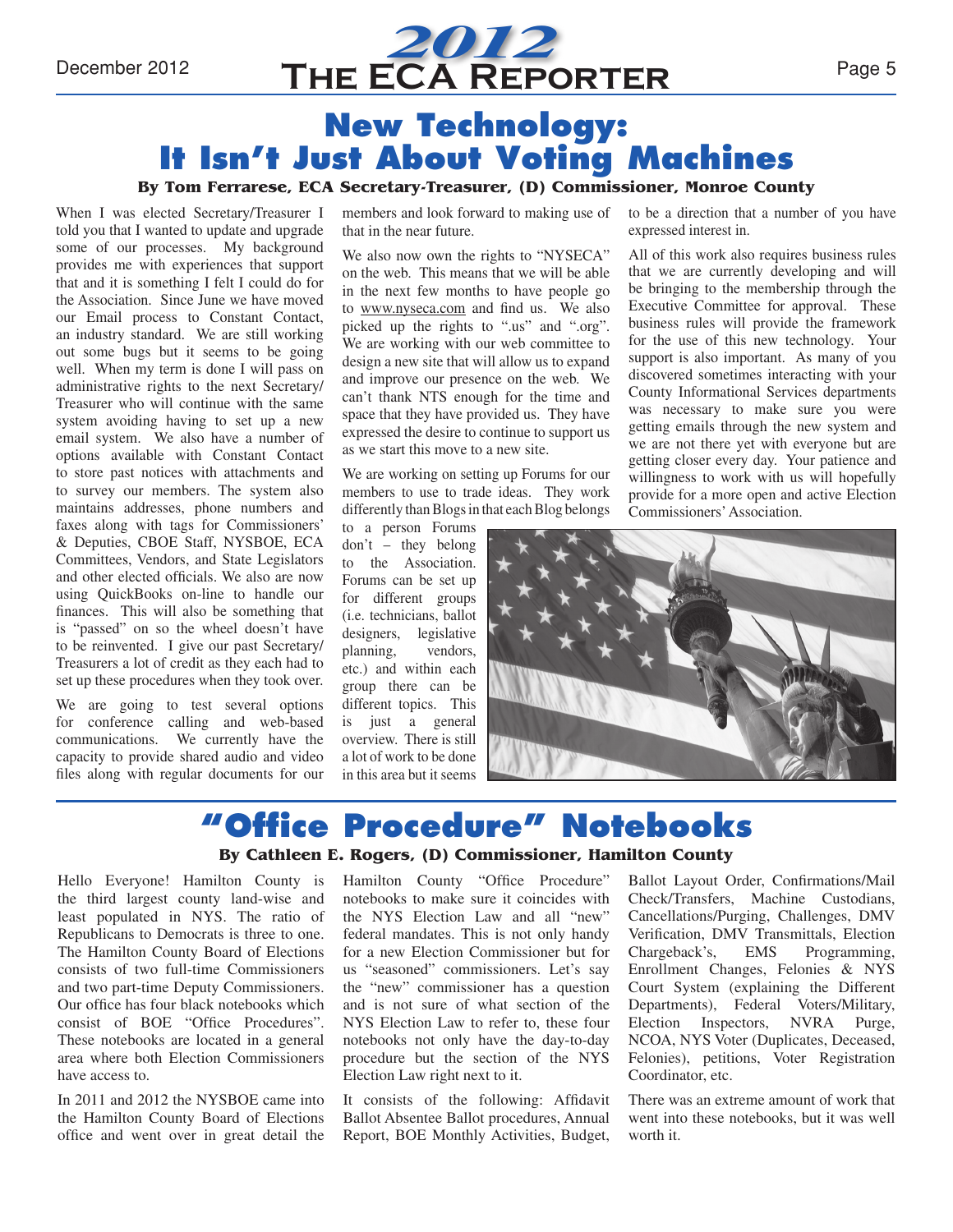

### **Resistant to Change**

#### **By Anthony Scannapieco Jr., (R) Commissioner, Putnam County**

Nobody cares how you vote, three years ago for some; two years for the rest we implemented the BMD voting machine and scanner into the voting process in New York State. It is human nature to be resistant to change. We have all received complaints from voters of "people seeing how I voted". I reiterate nobody cares!

This year we had a Presidential Election, so we have the one in four-year voters who have not used the new voting system and so again we have the complaints of *people can see how I am voting.*

We, the Board of Elections instruct our poll workers to keep the lines back, give out privacy folders, don't stand too close to the machines, sometimes they listen and sometimes they don't. We cannot stand in every polling place and we cannot change the voting machines that we have to use.

We have had numerous discussions over the last few years on this issue and realize that this is more of a *perception rather than fact*. The first year I actually had a woman tell me that somebody could read her ballot through the school window! We can all tell

similar stories. The fact is we actually have complaints that they can't read the ballots because the print is too small so how can they read someone's ballot.

In order for us to ease the public's perception we must continue to have our poll workers keep people back behind the line, give out privacy folders, have the

machine inspectors stand back unless asked for assistance and educate the public. Remember nobody cares how you voted!



### **Primary, Primary, Primary... By Nancy Leven, Executive Committee Chairman, Livingston County**

In looking back Commissioners across New York knew we would be put to the ultimate test in 2012 and we were! Budgets started out on everyone's mind as we were pondering how to stay within a budget when you were unsure of how many elections there were going to be. With a Presidential election year looming, we knew it would be a costly year. When the new machines arrived some counties were able to add staff but with the economy getting tighter others have had to lay off staff. How were we going to do more with less? We had tried to impress on the State Legislature just how important it was for us to have the Federal Primary combined with the State and Local Primary. Money could be saved by holding one less election and that is important; however, the main reason for the Commissioners' Association supporting an earlier Primary date was to have all candidates in place long before any certification of the ballot would need to occur. Court cases have a tendency to drag out and usually decisions made at the last minute mean changes to the ballot. Since the arrival of the paper ballot system ballot changes are more difficult than ever since the work to complete the testing of the machines has dramatically increased and if your ballots have been printed, it is extremely costly to re-print.

With the decennial census coming to an end, this meant realignment of the Congressional, Senate and Assembly districts. Once the Legislature could decide on the lines (not an easy task) we made all the necessary changes in our voter registration systems. This would become a very, very time-consuming procedure for those who have multiple Congressional, Senate and Assembly districts in their counties and include much staff especially for someone the size of New York City! Yet, the majority of us completed it while we were preparing for our first Primary and while some were finalizing village elections!

Then it was how and when would we get all of the Inspectors trained? And did we really need to? They would be working multiple elections this year. The new machines require training Inspectors annually rather than once every three years. As for the need for annual training, well yes it's needed, because some adult learners just don't want to learn new tricks nor remember them! Our sensitivity training in recent years has taught us not to say old dogs any longer but the average age of the Inspector certainly isn't decreasing! So we all squeezed in some classes.

*Primary, Primary, Primary* that was the word for the year and by our summer conference many us were tired of it and getting tired. Pick an election, any election they all seemed to start running into each other and it was getting difficult to keep them straight and we hadn't even gotten to the big election of the year yet. With the State and Local Primary so close to the General Election, no one had time to breathe or vacation! Time off was now on the back burner as work days got longer as did the work week. Mail was coming in by what seemed bucket loads, of course we were sending it out that way too. Local registration came and went and with it the deadline to register now the phone calls really started getting interesting. "I didn't know there was a deadline to register to

vote?" or "I only moved last year, can I go back to the county I moved from to vote?" stated many callers. Oh, each county could write a book with the stories they heard!

With the general election nearing, the work load and pressure was still increasing while our families consider us tired and cranky, we would complain we weren't seeing enough of them. The office seems like our home since we are spending so much time in it. As if this wasn't enough, outside forces dealt another blow to many of our counties in the form of Superstorm Sandy. Not only were families devastated by the storm so was much of the infrastructure including offices and poll sites. How can one function at work when you have lost everything at home? It wasn't easy for many, but we are resilient.

Election Day arrives and the day is long. At this point, most of us just want it over so we can move on with our lives. Soon the polls close and the results come in. The day is over; we can go home for a couple of hours before we are due back in our offices. But it doesn't end there. It takes weeks to certify the results and as I write this many counties still have contested ballots in court. Our thoughts are with you. We are all in this together; we are one big family spread across New York State. We know how to deal with adversity and we always get the job done. A good job done by all Commissioners and their staff across the State, you should be very proud of all you accomplished this year, it's been a tremendous year. Take time during whichever holiday you celebrate to spend time with your family. Enjoy the New Year. We will reflect back, talk and de-stress at the January conference. I can't wait to see all of you!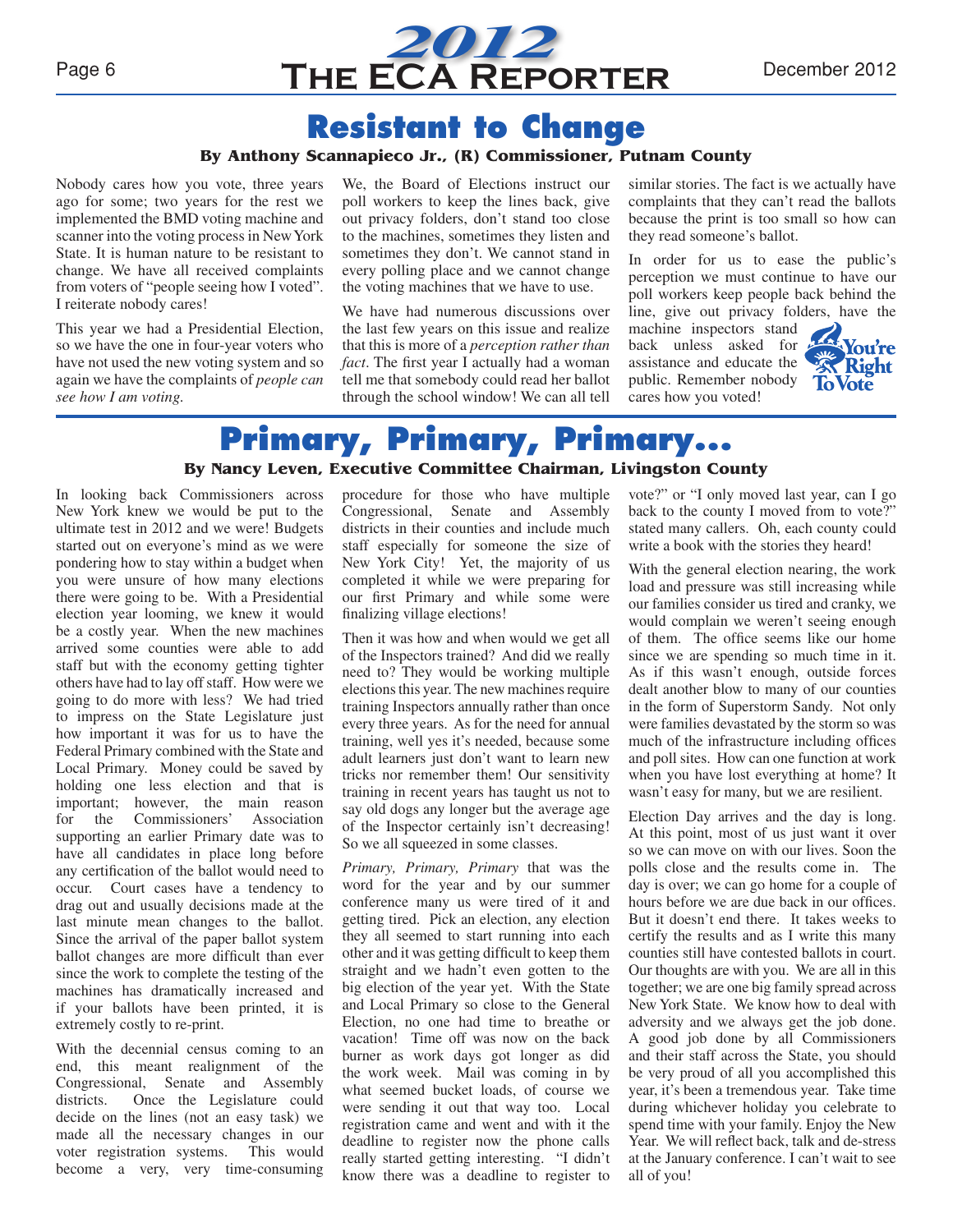

### **"The more things change, the more they stay the same." By Robert C. Howe, (R) Commissioner, Cortland County (2012)**

After 10 years have passed I wonder if they have changed that much.

We have gone from one unified voting machine Statewide to two voting systems in the State. That has cut the communication between the Boards by not having the same system Statewide.

County Administrators are still trying to cut our budgets and they seem to gravitate to the Boards of Elections in doing so. Yet, they want results as fast as possible on Election night.

The State Legislature is still very slow in making changes in Election Law to

expedite the recommended changes from our Association. Yet Federal, State and Local politicians go through our Boards to get elected.

The cost to do elections has certainly gone up. The training, Inspectors, Machine Techs, and programming……give me the old Lever Machines! Better yet, maybe we should as a State think about voting by mail and save the extra costs our counties have incurred. It is harder and harder to find Inspectors who want to work a long day and not get compensated enough. They now have to learn

how to run tapes, record seal numbers, attend extensive training classes, and have much more interaction with the Voter.

**As I stated ten years ago as your President, it would be great help if the State Legislature would respond to our Association as to the recommended changes we have proposed.** I hope to comment again in another ten years to see where we are as an Association and as a State.

Best wishes, Uncle Bob

### *Reprint of 2002 Article* **"Time For Action" (Now 10 Years Later) By Robert C. Howe, President, Election Commissioners' Association of the State of New York**



see again. Starting in 2003, there will be new electronic machines, mandated training programs, centralization of machines by the counties, maybe a June Primary and a possible change in what the ballot will look like. This to be all in place by the 2004

Presidential Election if not sooner! Many interest groups will be at the table to support their agenda as to what they want done in New York State. It is our duty to the voters of the state, to be sure that the wishes made known are doable and practicable, The Association must take an affirmative role in the changes that are coming. If we fail to do so, we will be doomed to a system that is no better for us or our voters, than in years past.

The county legislators should be supporting their boards of elections with the new reforms coming. This is not the time to cut their budgets, especially the travel! I cannot think of a more important time to go to conferences and regional meetings than at the present. Remember that to hold a public office you have to go through your local board. Does it make sense to cut a department that will be going through drastic changes? This will affect each and every one of you.

The state legislators will be affected also. You, as legislators, will be asked to make changes in election law, in a timely manner, not like you have done on previous state budgets. From where I see reform, you cannot delay your decisions. You will have to move like you never have before! What happens with this reform will affect you directly. Please listen to the NYS Board of Elections and your local boards. Time is of the essence!

*Reprinted from ECA Reporter Vol #10 Issue #3 - DEC 2002*

# **Extended Warranty Agreements from Dominion**

**By Jennie H. Bacon, (D) Commissioner, St. Lawrence County**

As we have made it through the busy 2012 Election year, now we must focus our attention into the future. The upcoming end to our warranty on the Dominion Image Cast machines; the five-year warranty that was included in the purchase price of the units when originally purchased is coming to an end. Is it really possible five years has past? Dominion is offering an extended warranty, it is important for all counties to consider this option. The warranty is similar to an insurance policy, it is there if we need it, and will pay for itself if we are required to use it.

Dominion reports that the cost of repairing a machine can range from \$100 to \$3,500, not that we should anticipate every machine will need maintenance. However, having the

### Be prepared for the storm and perhaps the sun will shine!

security in place to know Dominion will cover whatever issues we may have, for a county like St. Lawrence that is budget strapped as is, makes the extended warranty an easy decision. Dominion's warranty agreement is offered at a very competitive market price that is not intended to take advantage of counties; it's available to ease the mind and offered as per unit, per year warranty.

The extended warranty agreement from Dominion includes hardware coverage, however does exclude the ballot box. Who hasn't had the friendly faces of Mike and Michelle show up ready to tackle any problem you may be experiencing? Or sent your scanner unit off to Ogdensburg, NY (in St. Lawrence County) for a repair? Dominion ensures all counties the same level of customer service we have been receiving. We all need to consider that the machine is just that, an electronic machine, and honestly how many of you keep a computer for over five years and expect nothing to go wrong. Be prepared for the storm and perhaps the sun will shine!